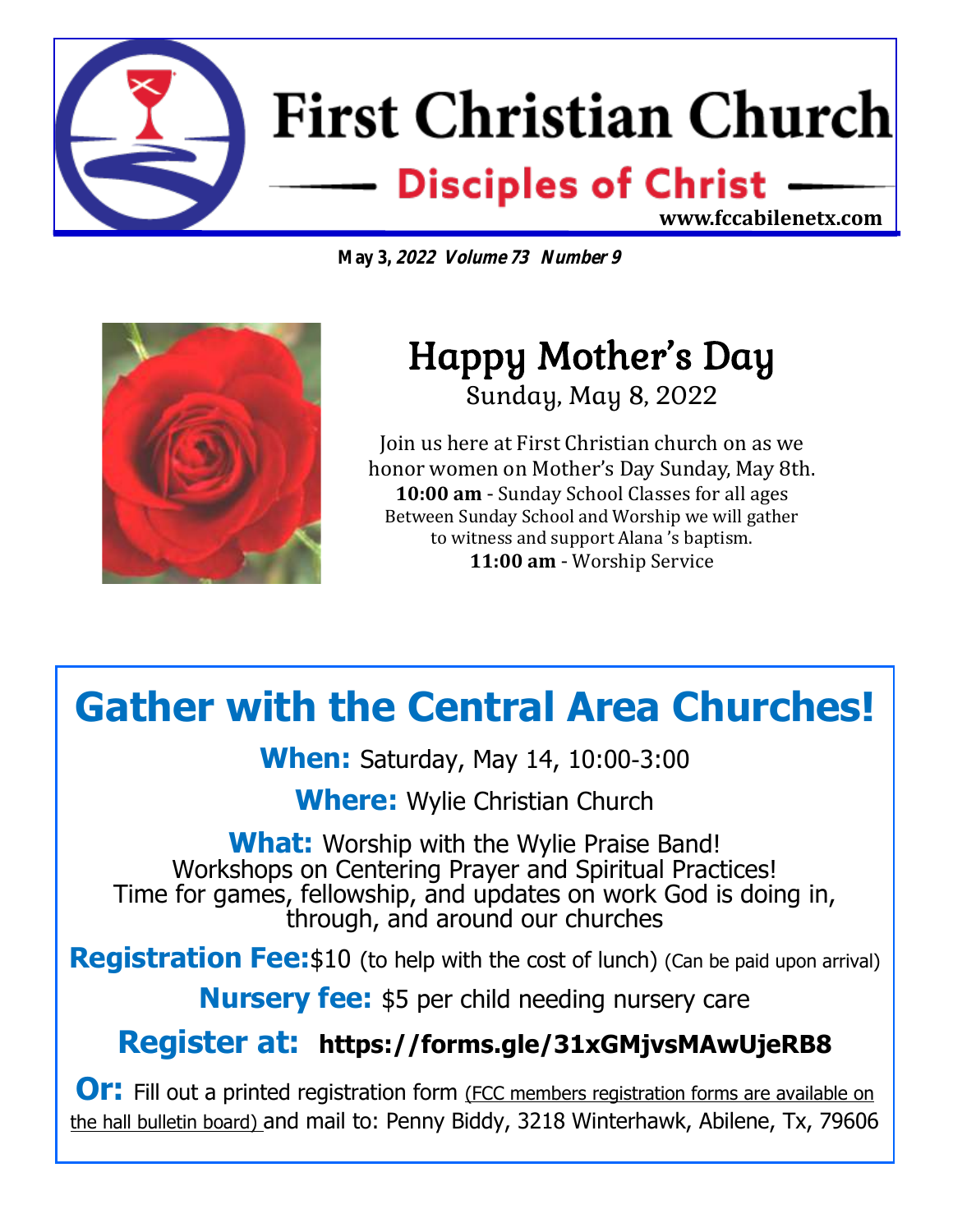

#### Greetings Church,

Well, Easter season is over, and summer is fast approaching. Already the church calendar is filling up with activities. This next Sunday is Mother's Day and what better way to celebrate than with a Baptism. We will conduct an outdoor baptism in a stock tank. Our current facility does not have an indoor Baptistry. So, between Sunday School and worship service we will conduct a quick baptism right outside the kitchen side door. Sunday School Classes please dismiss a few minutes early so that all can witness and support Alana's Baptism. We are so proud of the decision she had made to follow Christ and to be baptized. I am prayerful that this will be the beginning of many more baptism we will get to be part off.

My hope is for us to be able to raise enough funds to purchase a proper portable baptistry (with heater) that can be used in our Worship Center. Something similar to this picture but stained in a color that would match our worship center. The approximate cost would be about \$5,000 to 7,000 depending on the features.



I believe that God will honor our efforts to be properly prepared to the people who make decisions for follow him. Thank you for allowing me to share with you this need and a possible solution. If you desire to contribute to this project, as I have, just mark you contribution for "New Baptistry Fund"

Thanks

Pastor Greg

**Vol. 73, No. 9 Established 1949—**The Christian Evangel is published bi-weekly (except for holiday weeks) by the First Christian Church (Disciples of Crist): Brenda Harris, editor; Send address or email changes to First Christian Church, P.O. Box 4200, Abilene, Texas, 79608-4200; (325) 677-2186; Unsolicited articles may not be returned. Electronic and email submissions are strongly encouraged. The editor reserves the right to edit articles for grammar, spelling, length and content.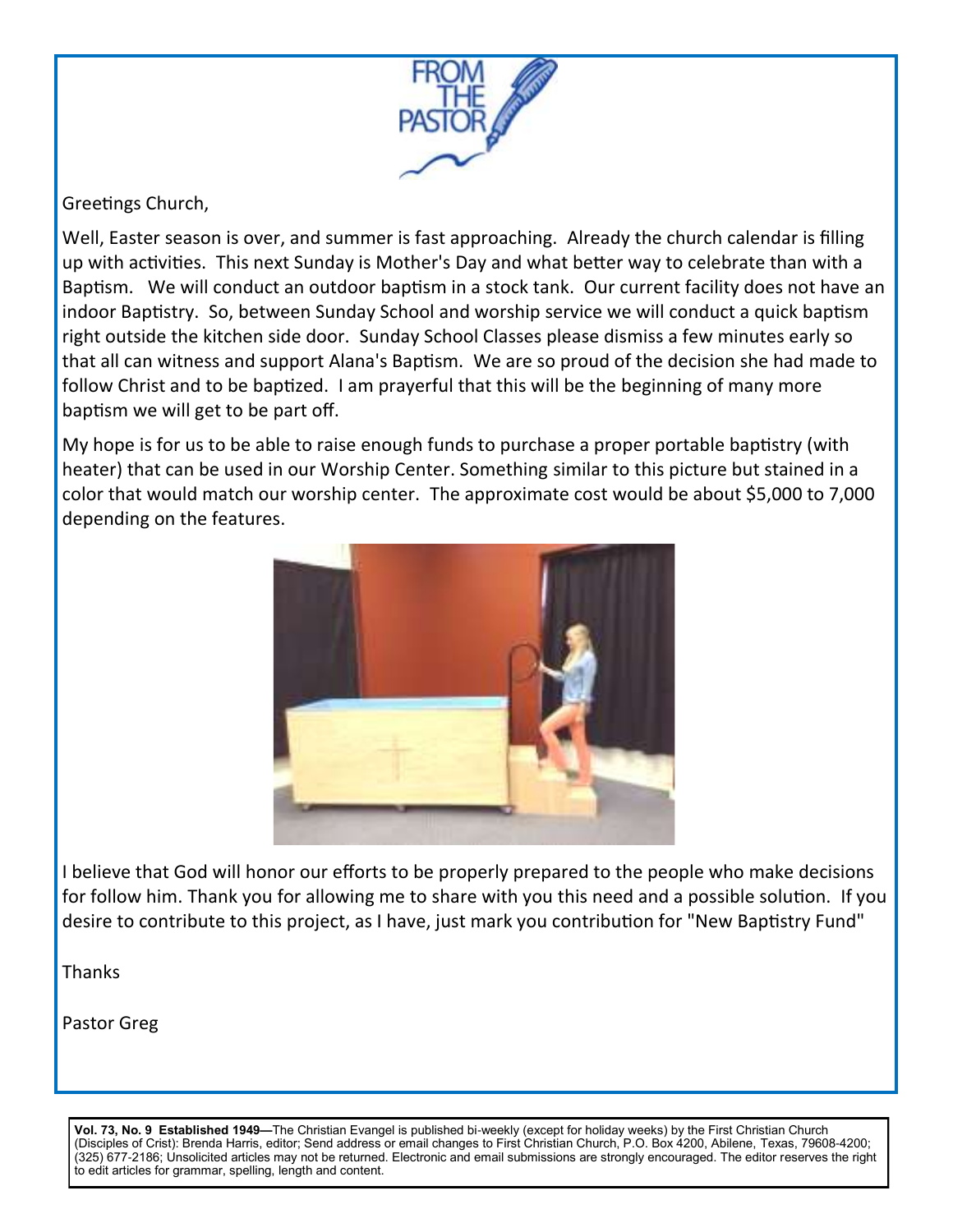### *PRAYER CONCERNS*

#### **Pray for Ukraine**

*Come and Go*

**Sheri Mehaffey,** health concerns, friend of Brittney Barringer Paul Burns Jr. health concerns, brother of Bobbie Snowden **Bill Dowdy,** health concerns, brother of Beth Laurence, the daughter in-law of Dot Laurence **Ann Cornell,** recovery from a car wreck  **Peter and Paul Nguen,** loss of their mother this past Sunday, high school friends of Manny Rodriquez **Connie Cawthron,** health concerns **Bob Milstead, Jr.,** health concerns, son of Bob & Jane Milstead **Dusty Green,** husband of Gloria Green **Home Centered Members & Friends Our Military Families & Friends**



*RSVP 817-980-3717 Michelle*



FCC Disciples Men Breakfast at IHOPThursday, May 5th 6:15 a.m.

It's pay your own way!



**FUNTIMERS or anyone who wants to hang out with us! Next Game Day Thursday, May 5th 1:00pm - 3:30pm**



Joint Choir on Sunday, May 15th First Christian Church choir will be partnering with the choir of First United Methodist Church of Clyde in presenting a joint choir anthem.

## **CAMP SCHOLARSHIPS NEEDED for all ages**

**Church Pays ½ of the camp cost, but many or needing help with the other ½.**

**We have several Children & Youth in need of scholarships. If you would like to help send someone to camp this summer, please make your check out to First Christian Church in the Memo put —Camp Scholarship**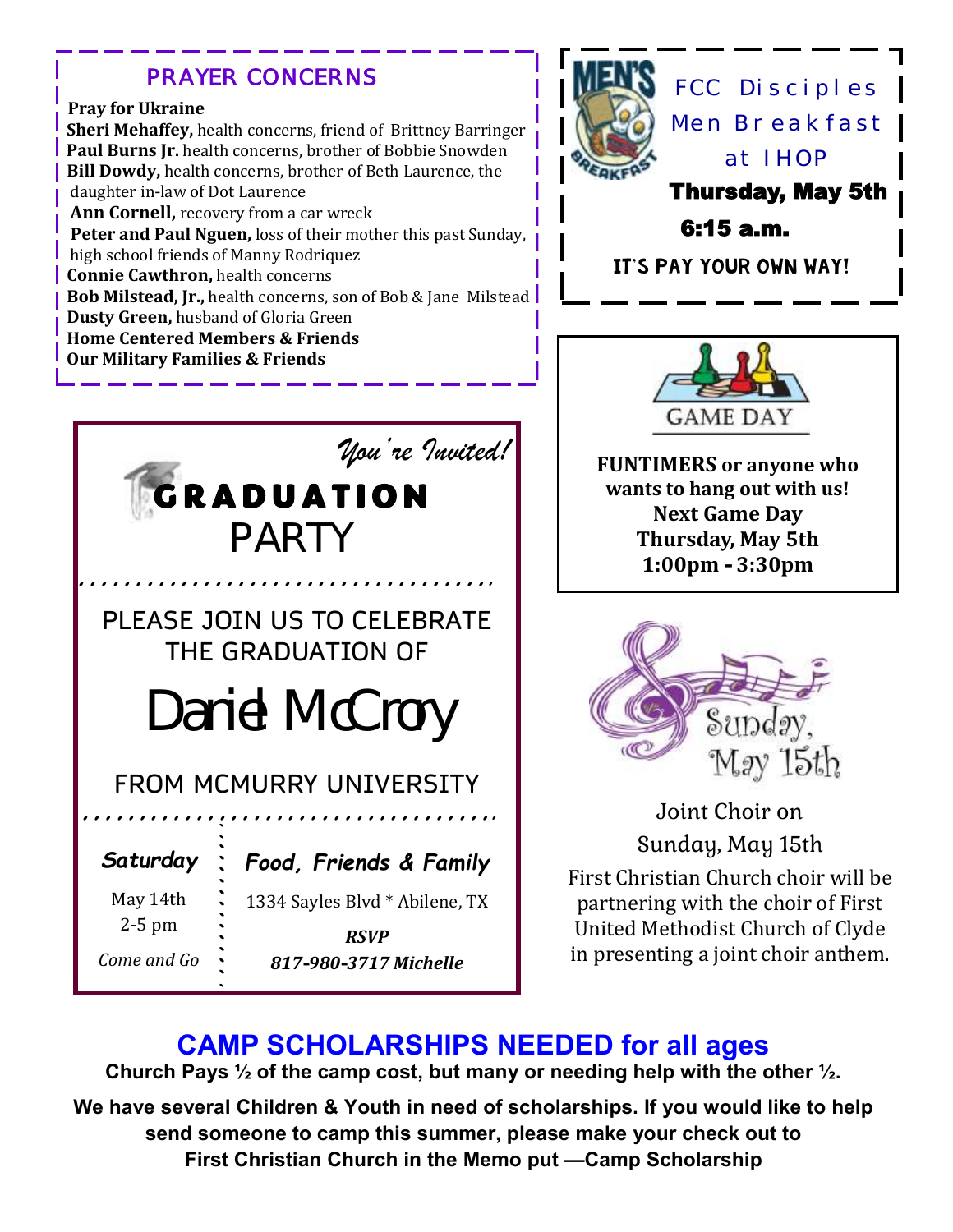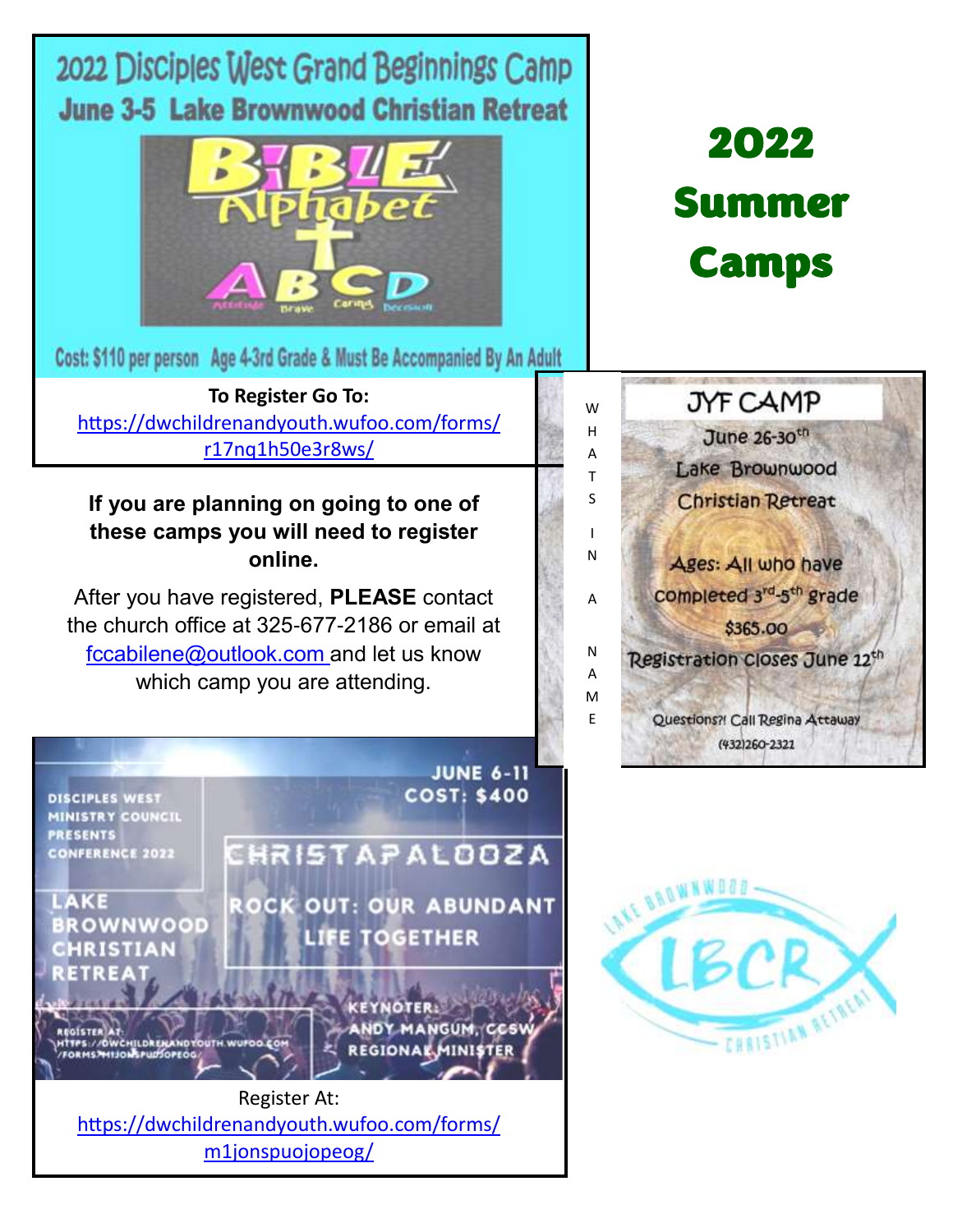

# RECIPE CONTEST

First Christian Church 5125 Antilley Abilene TX 79606 325.677.2186

## \$200 prize/gift for best biscuit recipe.

What to do: Call church to register for contest. Bake your batch of biscuits and bring them with the recipe to the church on May 21st at 10:00 am for a time of fellowship and judging of entries.

# Sunday, May 22, 2022

## 11:00 am worship service we will be honoring our 2022 Graduates!

## Followed by a Covered Dish Luncheon to celebrate our Graduates!

 \*\*\*We are asking that each family bring enough food for your family plus extra for visitors. There will be sign-up sheets for you to let us know what you will be bringing.



### Please plan to join us as we Celebrate our 2022 High School & College Graduates!

First Christian Church parents if you have a student that is graduating High School or College/etc.

Please email the church office fccabilene@outlook.com with the following information:

- Full Name of child/children
- Name of school/college graduating from
- A picture
- Plans for after graduation

We need this information as soon as possible.